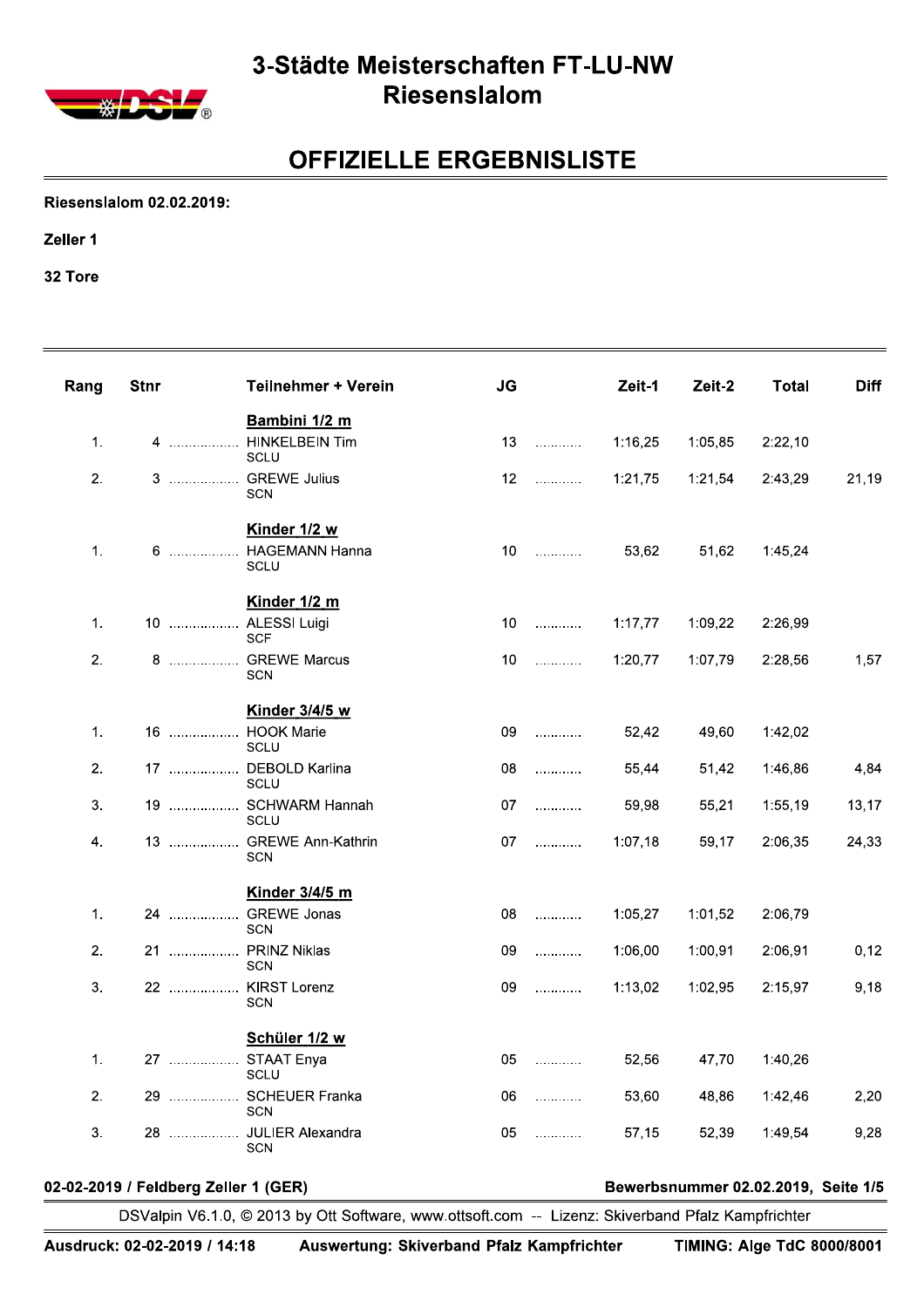

## 3-Stadte Meisterschaften FT-LU-NW **Riesensiaiom**

# <u>UFFIZIELLE ERGEBNISLISTE</u>

| Rang           | <b>Stnr</b> |                                      | Teilnehmer + Verein                                                                               | <b>JG</b> |   | Zeit-1  | Zeit-2                              | <b>Total</b> | <b>Diff</b> |
|----------------|-------------|--------------------------------------|---------------------------------------------------------------------------------------------------|-----------|---|---------|-------------------------------------|--------------|-------------|
| $\mathbf{1}$ . |             | 31                                   | Schüler 1/2 m<br>CONRAD Jan Luca<br><b>SCF</b>                                                    | 06        | . | 48,04   | 46,15                               | 1:34,19      |             |
| 2.             |             |                                      | 37  SCHULTE-STRATHAUS Kilian                                                                      | 05        | . | 49,18   | 46,66                               | 1:35,84      | 1,65        |
| 3.             |             |                                      | <b>SCN</b><br>32  PRINZ Christopher                                                               | 06        | . | 49,93   | 46,50                               | 1:36,43      | 2,24        |
| 4.             |             | 36                                   | SCN<br>FLÖRY Leander                                                                              | 05        | . | 59,50   | 54,41                               | 1:53,91      | 19,72       |
| 5.             |             |                                      | <b>SCF</b><br>23  SOBOTZIK Julius                                                                 | 06        | . | 1:15,51 | 1:01,79                             | 2:17,30      | 43,11       |
| 6.             |             |                                      | <b>SCF</b><br>33  YERGIN Danyar<br><b>SCF</b>                                                     | 05        | . | 1:48,73 | 1:20,32                             | 3:09,05      | 1:34,86     |
| $\mathbf{1}$ . |             |                                      | Schüler 3/4 w<br>41  FISCHER Mareike                                                              | 04        | . | 45,64   | 42,79                               | 1:28,43      |             |
| 2.             |             |                                      | SCLU<br>39  STAAT Maya                                                                            | 04        | . | 54,18   | 49,23                               | 1:43,41      | 14,98       |
| 3.             |             |                                      | SCLU<br>40  LUTZ Paula                                                                            | 04        | . | 53,79   | 51,26                               | 1:45,05      | 16,62       |
| 4.             |             |                                      | SCLU<br>42  KIRST Hannah<br><b>SCN</b>                                                            | 03        | . | 54,81   | 50,38                               | 1:45,19      | 16,76       |
| $\mathbf{1}$ . |             |                                      | Schüler 3/4 m<br>48  DREPPER Constantin<br>SCLU                                                   | 03        | . | 45,77   | 40,95                               | 1:26,72      |             |
| 2.             |             |                                      | 46  KLAUS Jano<br>SCLU                                                                            | 04        | . | 44,90   | 41,94                               | 1:26,84      | 0,12        |
| 3.             |             |                                      | 47  REILAND Max<br>SCLU                                                                           | 04        | . | 47,75   | 44,12                               | 1:31,87      | 5,15        |
| 4.             |             |                                      | 45  BERG Tom<br>SCN                                                                               | 03        | . | 46,67   | 45,45                               | 1:32,12      | 5,40        |
| 5.             |             |                                      | 44  SCHEUER Lennart<br><b>SCN</b>                                                                 | 03        | . | 50,15   | 47,82                               | 1:37,97      | 11,25       |
| 6.             |             |                                      | 49  ORFGEN Till<br><b>SCF</b>                                                                     | 04        | . | 1:09,05 | 1:03,69                             | 2:12,74      | 46,02       |
| 1.             |             |                                      | AK 2/3 w<br>53  RIESTERER Kerstin                                                                 | 66        | . | 51,49   | 49,71                               | 1:41,20      |             |
| 2.             |             |                                      | <b>SCN</b><br>52  JULIER Anja                                                                     | 68        | . | 57,85   | 54,20                               | 1:52,05      | 10,85       |
| 3.             |             |                                      | <b>SCN</b><br>55  PRIEMER Sabine                                                                  | 65        | . | 1:01,72 | 59,71                               | 2:01,43      | 20,23       |
| 4.             |             |                                      | <b>SCN</b><br>54  CONRAD Petra                                                                    | 66        | . | 1:11,20 | 1:05,51                             | 2:16,71      | 35,51       |
|                |             |                                      | <b>SCF</b>                                                                                        |           |   |         |                                     |              |             |
|                |             | 02-02-2019 / Feldberg Zeller 1 (GER) | DSValpin V6.1.0, © 2013 by Ott Software, www.ottsoft.com -- Lizenz: Skiverband Pfalz Kampfrichter |           |   |         | Bewerbsnummer 02.02.2019, Seite 2/5 |              |             |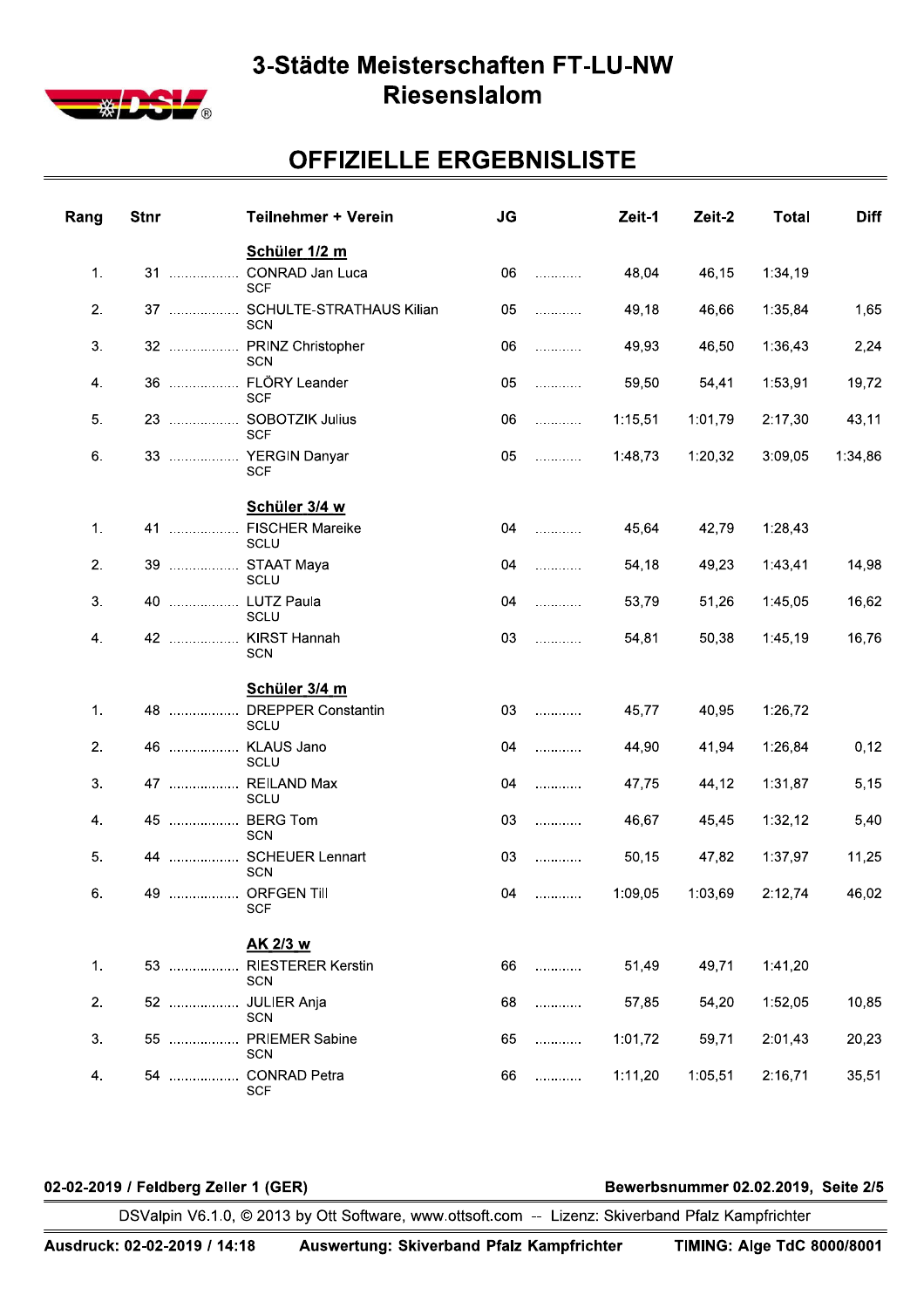

#### 3-Städte Meisterschaften FT-LU-NW Riesenslalom

## **OFFIZIELLE ERGEBNISLISTE**

| Rang | <b>Stnr</b> | <b>Teilnehmer + Verein</b>                              | <b>JG</b> |   | Zeit-1  | Zeit-2  | <b>Total</b> | <b>Diff</b> |
|------|-------------|---------------------------------------------------------|-----------|---|---------|---------|--------------|-------------|
|      |             | AK 2/3 m                                                |           |   |         |         |              |             |
| 1.   | 69          | PRINZ Christian<br><b>SCN</b>                           | 66        | . | 48,98   | 44,63   | 1:33,61      |             |
| 2.   | 61          | FÜRST Helmut<br><b>SCN</b>                              | 63        | . | 49,42   | 44,81   | 1:34,23      | 0,62        |
| 3.   | 59          | <b>DEBOLD Ralf</b><br>SCLU                              | 68        | . | 49,29   | 45,98   | 1:35,27      | 1,66        |
| 4.   | 60          | <b>FÜRST Alfons</b><br><b>SCN</b>                       | 49        | . | 51,32   | 46,61   | 1:37,93      | 4,32        |
| 5.   | 65          | RIESTERER Jürgen<br><b>SCN</b>                          | 61        | . | 53,63   | 48,28   | 1:41,91      | 8,30        |
| 6.   |             | FAST Waldemar<br><b>SCF</b>                             | 65        | . | 55,14   | 50,34   | 1:45,48      | 11,87       |
| 7.   |             | 67  LEIDIG Peter<br><b>SCF</b>                          | 54        | . | 57,65   | 50,73   | 1:48,38      | 14,77       |
| 8.   |             | SCHALLMO Karl-Heinz<br><b>SCN</b>                       | 49        | . | 59,20   | 52,70   | 1:51,90      | 18,29       |
|      |             | <b>AK1w</b>                                             |           |   |         |         |              |             |
| 1.   | 72          | <b>KLAUS Nina</b><br>SCLU                               | 72        | . | 51,08   | 48,75   | 1:39,83      |             |
| 2.   | 71          | PFEUFER Christine<br><b>SCF</b>                         | 77        | . | 53,25   | 49,63   | 1:42,88      | 3,05        |
| 3.   | 73          | FLÖRY Susanne<br><b>SCF</b>                             | 71        | . | 53,68   | 51,55   | 1:45,23      | 5,40        |
|      |             | <u>AK 1 m</u>                                           |           |   |         |         |              |             |
| 1.   | 82          | <b>MAGIN Peter</b><br>SCLU                              | 81        | . | 41,90   | 37,75   | 1:19,65      |             |
| 2.   | 78          | <b>BECK Mathias</b><br>SCLU                             | 78        | . | 43,31   | 40,00   | 1:23,31      | 3,66        |
| 3.   | 80          | MÖLLINGER Claus<br>SCLU                                 | 80        | . | 51,16   | 46,65   | 1:37,81      | 18,16       |
| 4.   | 77          | PFEUFER Raphael<br><b>SCF</b>                           | 77        | . | 54,05   | 47,73   | 1:41,78      | 22,13       |
| 5.   |             | 76  GREWE Matthias<br><b>SCN</b>                        | 71        | . | 53,92   | 48,97   | 1:42,89      | 23,24       |
| 6.   |             | 85  ALESSI Donato<br><b>SCF</b>                         | 78        |   | 1:39,07 | 53,81   | 2:32,88      | 1:13,23     |
|      |             |                                                         |           |   |         |         |              |             |
| 1.   | 87          | <b>Snowboard Schüler Jugend D</b><br>STAAT Maya<br>SCLU | 04        | . | 1:12,86 | 1:02,50 | 2:15,36      |             |
|      |             |                                                         |           |   |         |         |              |             |
| 1.   | 89          | <b>Snowboard Herren</b><br><b>MERZ Peter</b><br>SCLU    | 90        | . | 1:07,61 | 1:00,66 | 2:08,27      |             |
| 2.   | 90          | FÜRST Helmut<br>SCN                                     | 63        | . | 1:10,99 | 1:02,64 | 2:13,63      | 5,36        |

#### 02-02-2019 / Feldberg Zeller 1 (GER)

Bewerbsnummer 02.02.2019, Seite 3/5

DSValpin V6.1.0, @ 2013 by Ott Software, www.ottsoft.com -- Lizenz: Skiverband Pfalz Kampfrichter

Auswertung: Skiverband Pfalz Kampfrichter

**TIMING: Alge TdC 8000/8001**